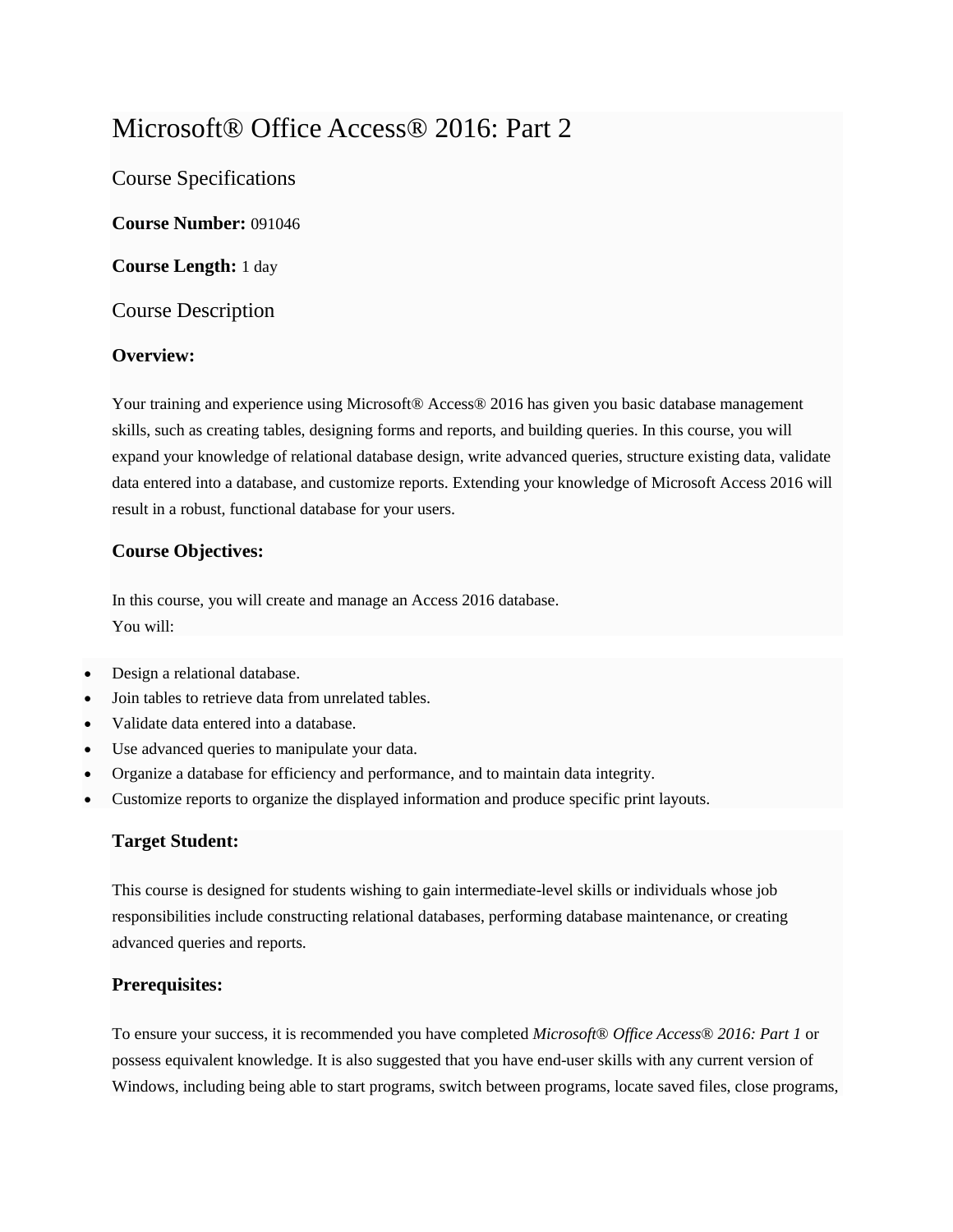and use a browser to access websites. You can obtain this level of skills and knowledge by taking either of the following Logical Operations courses, or any similar courses in general Microsoft Windows skills:

*Using Microsoft® Windows® 10*

or

- *Microsoft® Windows® 10: Transition from Windows® 7*
- *Microsoft® Office Access® 2016: Part 1*

# Course-specific Technical Requirements

# **Hardware**

For this course, you will need one computer for each student and one for the instructor. Each computer will need the following minimum hardware configurations:

- 1 GHz or faster 32-bit (x86) or 64-bit (x64) processor
- 1 gigabyte (GB) RAM (32-bit) or 2 GB RAM (64-bit)
- 16 GB available hard disk space (32-bit) or 20 GB (64-bit)
- CD-ROM drive (if installing any software from a CD-ROM)
- Keyboard and mouse (or other pointing device)
- $1,024 \times 768$  resolution monitor recommended
- Network cards and cabling for local network access
- Internet access (contact your local network administrator)
- Printer (optional) or an installed printer driver
- Projection system to display the instructor's computer screen

#### **Software**

- Microsoft® Windows® 10 Professional or Enterprise
- Microsoft® Office Professional 2016

# Course Content

# **Lesson 1: Designing a Relational Database**

**Topic A:** Relational Database Design **Topic B:** Create a Table **Topic C:** Create Table Relationships

#### **Lesson 2: Joining Tables**